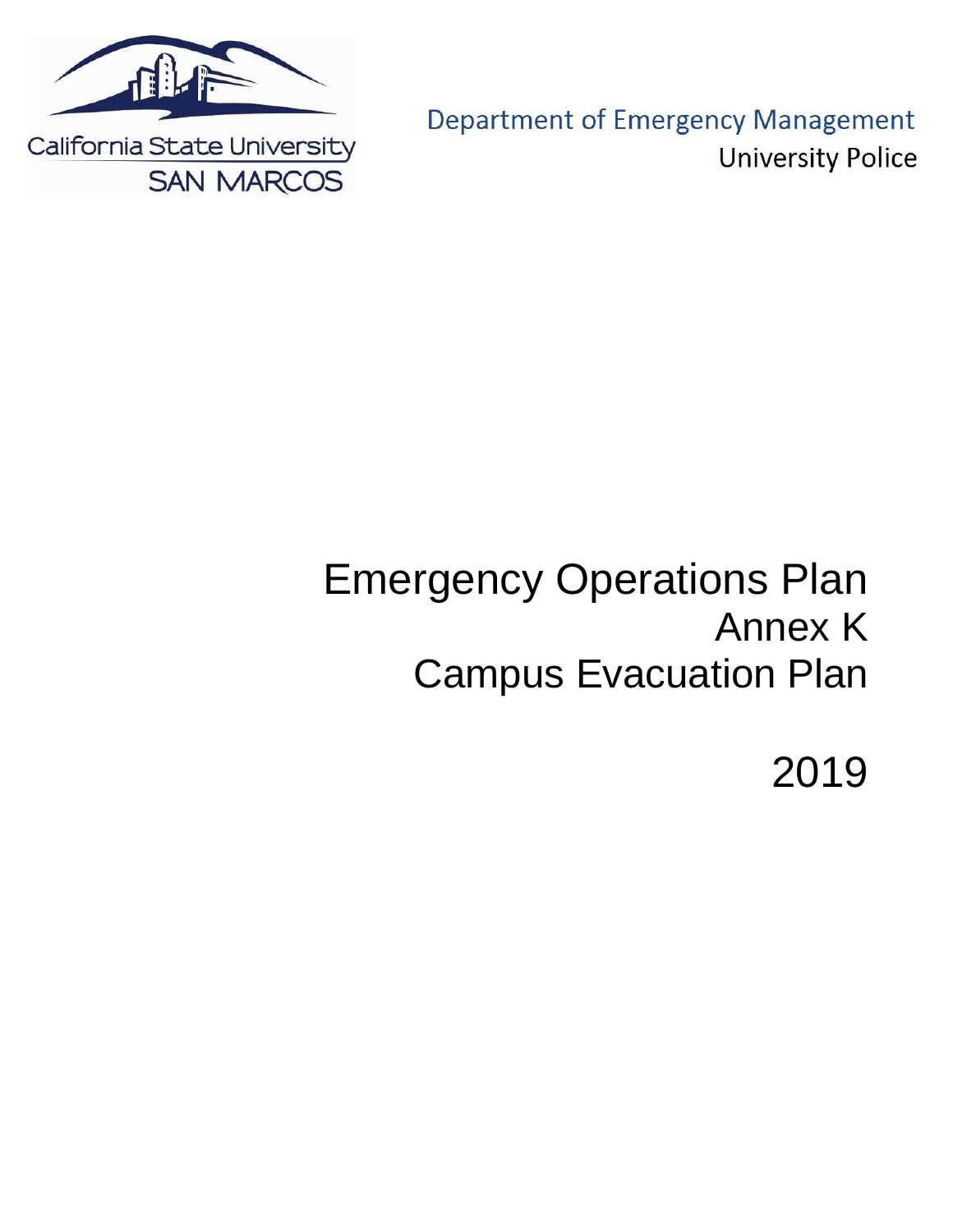## **Evacuation Plan**

#### **PURPOSE**

The purpose of this plan is to serve as a generalized evacuation plan useful for multiple situations involving closure or evacuation of the Cal State San Marcos campus.

The plan is based on a campus-wide closure or evacuation but can be adjusted to fit other situations as needed or required. The staffing is based on a cooperative effort by the entire University Police Department. Traffic control positions affecting city streets will be staffed by University Police Officers and those affecting interior roadways may be staffed by CSO's and Parking Officers depending upon the situation. "Non-sworn" employees will not be asked to do anything that is considered dangerous or outside of their scope of duty.

## **Authority to Issue Closure or Evacuation Order**

The University President or designee may authorize a closure or evacuation of the campus due to a disaster, life safety and/or health concerns, interruption or failure of a utility such as electricity or water service.

## **Closure and Evacuation**

**Campus Closure** occurs when a decision is made to close the campus because of a specific event, such as power or utility outage, which makes normal campus operations impossible or unsafe. These are not considered to be immediate emergency situations.

**Evacuation** occurs when it is essential to clear the campus as quickly as possible as in the case of a wildfire, earthquake or emergency situation threatening life safety.

In either case, Office of Communications or the emergency notification system, to the extent needed, will be used to notify the campus community and provide specific instructions on the closure or evacuation.

## **Campus Closure**

There are two types of campus closures.

- Hard Closure Full closure of campus to restrict all persons from campus unless responding to the incident, including residential students and employees. All entrances into campus will be closed.
- Soft Closure Partial closure of campus; all persons not performing duties related to the incident are restricted. Roads and/or pathways may be closed based on the condition. The residential community will generally remain open and supported.

In the event that suspension of non-essential activities and instruction is ordered by the President, consideration must be made for the manner in which to announce and support a campus closure. When a closure is pre-planned and there are no active hazards threatening the campus, the following order will be observed to best manage traffic in and around campus: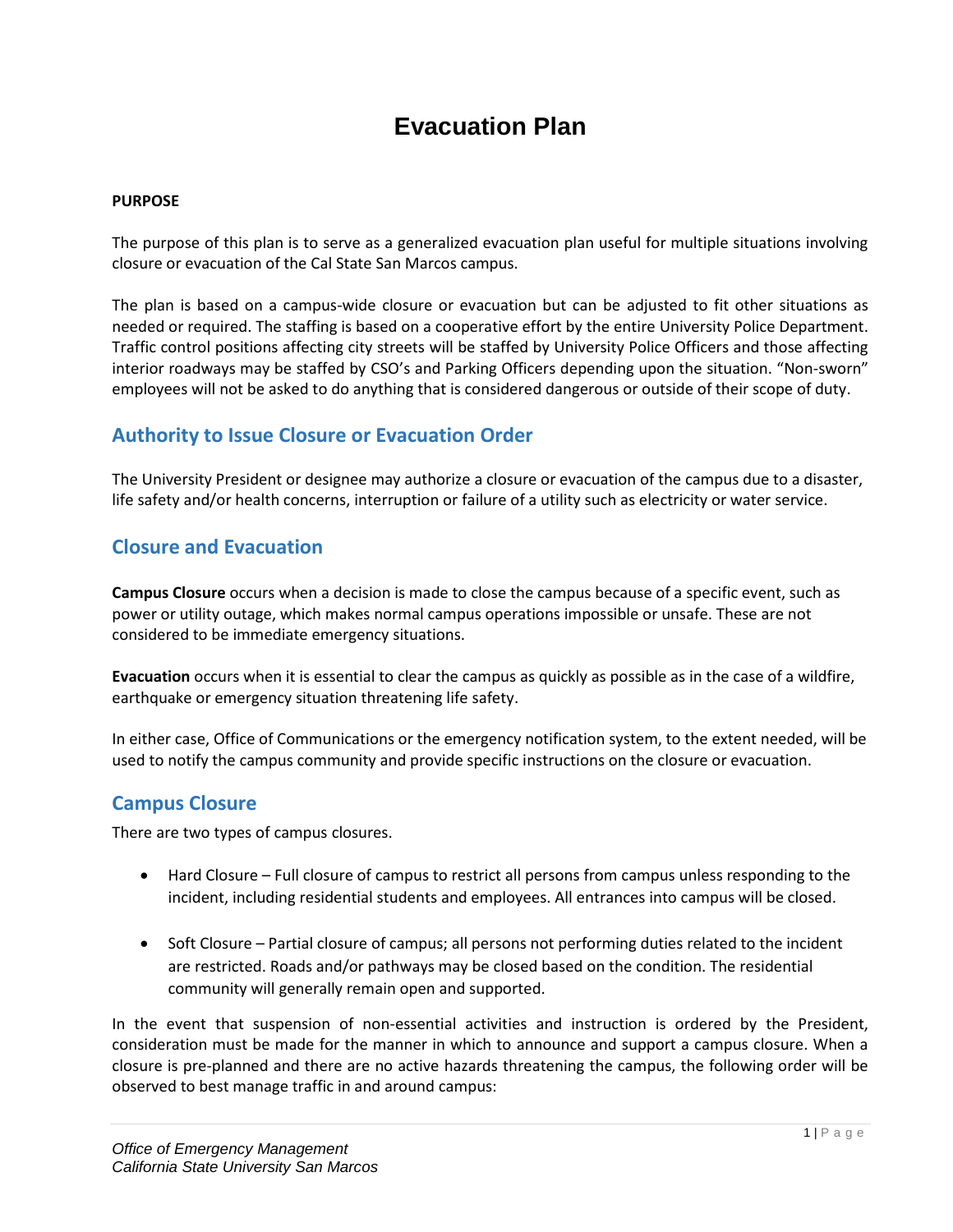- 1. Non-residential students
- 2. Employees (not requested to remain on campus as responders
- 3. Residential students

Unless otherwise noted, classes already in session shall continue until their scheduled conclusion, at which time students will be asked to leave the campus in a safe and orderly manner.

Employees will be instructed to remain on campus until after students have exited the campus. Employees will then receive information/notice regarding when they should leave.

## **Campus Evacuation**

There are two types of evacuation orders:

- 1. Full Campus Evacuation (Immediate threat to life safety)
	- 1. Evacuate immediately (depending on threat to campus)
	- 2. To include residential students
	- 3. In the event of a "full evacuation", all students, faculty and staff, with the possible exception of those personnel responding to the incident, will be asked to evacuate campus immediately.
	- 4. Students being relocated to shelters or hotels are instructed prepare an overnight bag, gather essential items and to report to UVA Building A and await further instruction on transportation. Transportation pick for student relocation will be parking lot K and will be coordinated with EOC and Housing officials.
	- 5. Students awaiting personal transportation (POV) off campus are instructed to prepare an overnight bag, gather essential item and report to UVA Building A. Pick up for POV's will be in parking lot O.
	- 6. Residential Housing staff must make accommodations for students who are not on campus at the time of evacuation. This could be a several hour window before students arrive on campus (due to off campus jobs etc.) and require transportation or alternate housing.
- 2. Staged Evacuation (Advanced notice of potential threat to life safety)
	- 1. Non-residential students will be asked to leave campus immediately.
	- 2. Employees and Residential students will be instructed to remain on campus until commuter students have exited. Employees and residential students will be instructed to leave campus immediately thereafter.
	- 3. Students being relocated to shelters or hotels are instructed prepare an overnight bag, gather essential items and to report to UVA Building A and await further instruction on transportation. Transportation pick for student relocation will be parking lot K and will be coordinated with EOC and Housing officials.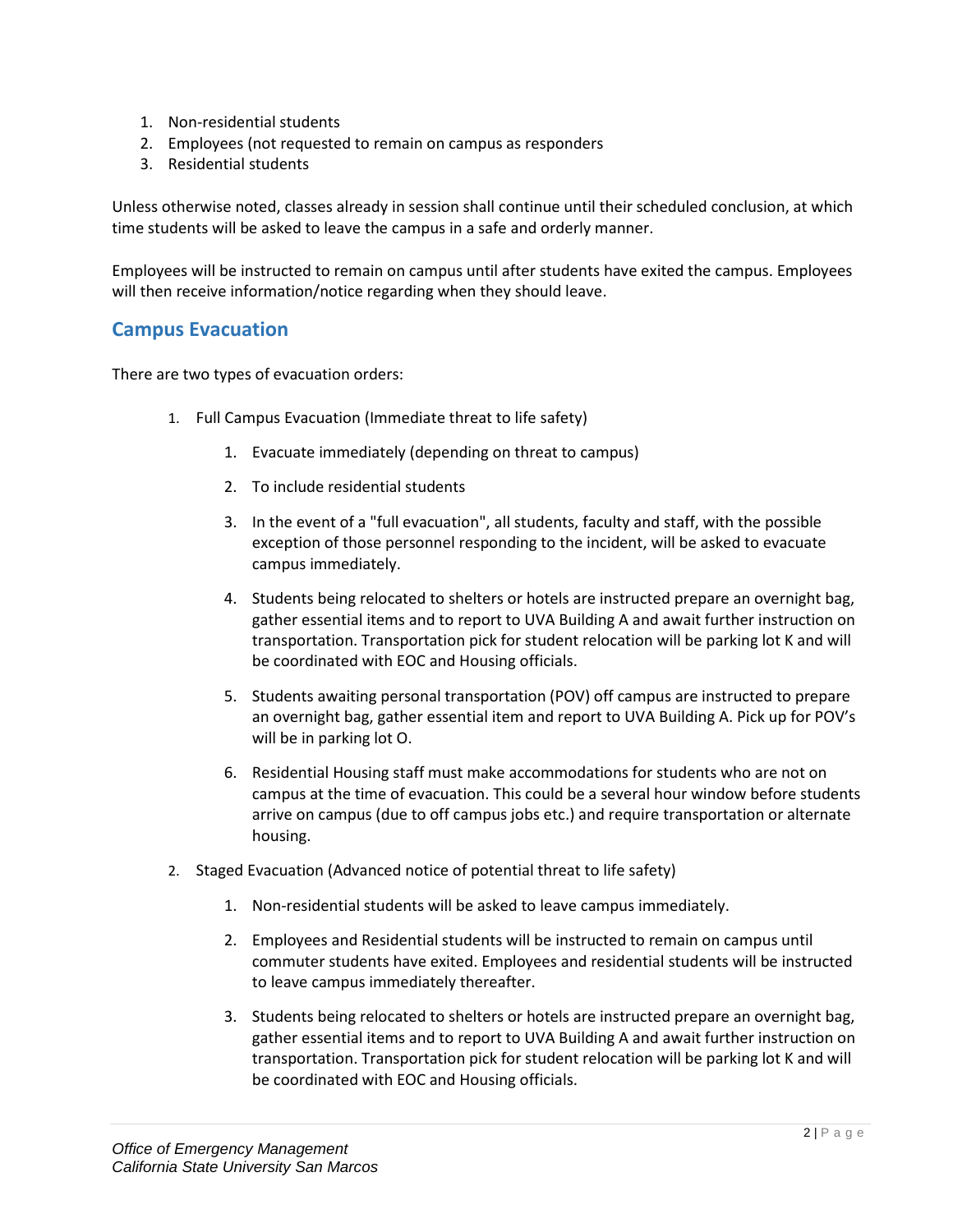- 4. Students awaiting personal transportation (POV) off campus are instructed to prepare an overnight bag, gather essential item and report to UVA Building A. Pick up for POV's will be in parking lot O.
- 5. Residential Housing staff must make accommodations for students who are not on campus at the time of evacuation. This could be a several hour window before students arrive on campus (due to off campus jobs etc.) and require transportation or alternate housing.

Notice will be provided on when the campus will reopen (please check campus website, social media and media outlets for additional information on reopening)

#### **Evacuation Routes**

There are three major arteries in and out of campus, Twin Oaks Valley Road, Barham Drive, and La Moree Rd. Service road, which may be utilized to help relieve traffic from parking lots E, H and F. However, the use of the service road should be coordinated with the incident commander.

Once the campus is cleared and secured by University Police, entrances to the campus will be closed, barricaded and security posted to restrict access to campus. **(See Map: Appendix B)**

#### **Priority Traffic Locations to Consider**

- 1. Craven Drive and Twin Oaks Valley Road
- 2. Campus Way and Barham
- 3. Parking Structure One and Campus View Drive
- 4. Palm Canyon and Craven Dr.
- 5. La Moree Road and Barham Dr.
- 6. Twin Oaks Valley Road and Barham Dr.
- 7. Barham Dr. and Woodland Parkway
- 8. Twin Oaks Valley Road and 78 east and west interchange

#### **ContractedTransportation**

Cal State San Marcos has established contracts with multiple bus companies within the San Diego County area that may be activated at any time in order to aid in the evacuation of community members without vehicles. Although this is heavily dependent upon the severity of the disaster and competing interests with other entities within the County. Requests to activate these contracts will be coordinated through the Cal State San Marcos EOC Logistics Section.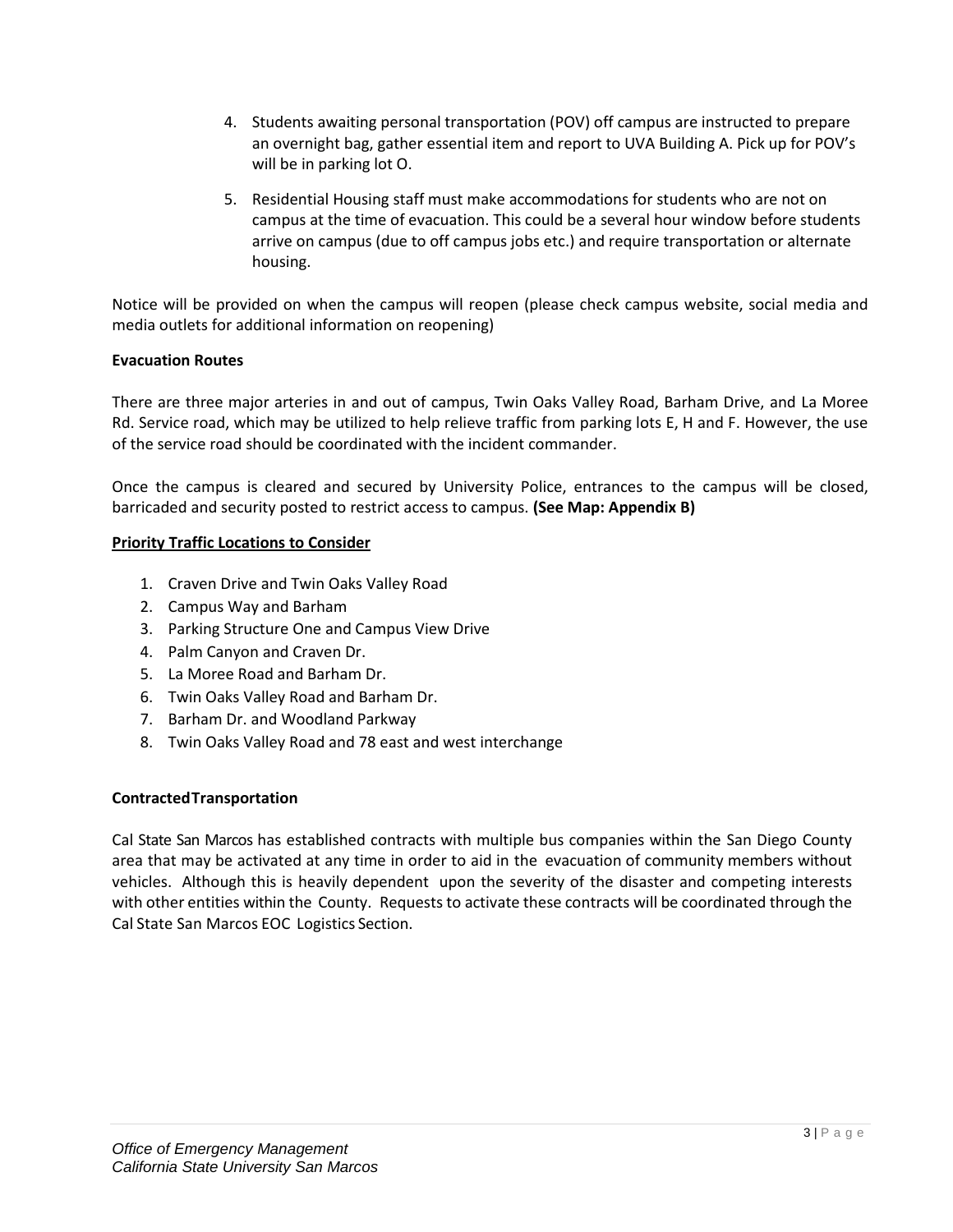## **Access and Functional Needs**

#### **ACCESS AND FUNCTIONAL NEEDS**

#### **Campus**

Officer's assigned positions at the entrances of campus will use their best judgment on deciding how access should be granted for Access and Functional needs personnel.

Craven Circle has been designated as the campus central pick up location during evacuations or closures, Police, CSO's or Parking Officers will organize transportation pick up efforts of the campus. Should it be determined that Craven Circle is not safe, the alternate transportation pick up location will be Chavez Circle.

Individuals with access and functional needs may require special assistance especially if being transported to an off campus evacuation site.

#### **Housing**

University Village Apartments Building A is designated as the student housing AFN central pick up location, during evacuations or closures, Residential Housing staff will organize transportation efforts for AFN persons. Pick up location will be designated parking lot O, drivers must use the La Moree entrance to access parking lot O.

If Building A is not available an alternate pick up site will be designated and communicated out.

## **Center for Children and Families**

The campus has one location, the Center for Children and Families that may require special consideration during campus evacuations. In case of a mass evacuation, children from this location should be sheltered in place and parents notified to pick up as soon as possible. If the threat is immediate (fire, earthquake damage) children will be relocated either to a safe location on campus or transported to an off-campus location where pickups will be made. Location will be announced by the Director of the CCF or designated representative.

## **Mass Care & Shelter**

Although, the majority of residential students will likely be instructed to return home during mandatory evacuations, in some case students may not have that option. In these situations accommodation will be handled by Housing and Residential Education along with (Care and Shelter branch of the EOC)

- Mass Care and Shelter will be coordinated with Housing and Residential Education and the EOC Care and Shelter Branch.
- Campus (Housing) currently has contracts in place with local hotels that may be utilized during closures and evacuations of the campus.
- Secondary measure, Housing and Residential Education and the EOC Care and Shelter Branch will coordinate with the American Red Cross to determine open public shelters.
- As a tertiary measure, Cal State San Marcos will coordinate with American Red Cross to open a shelter on campus (MOU).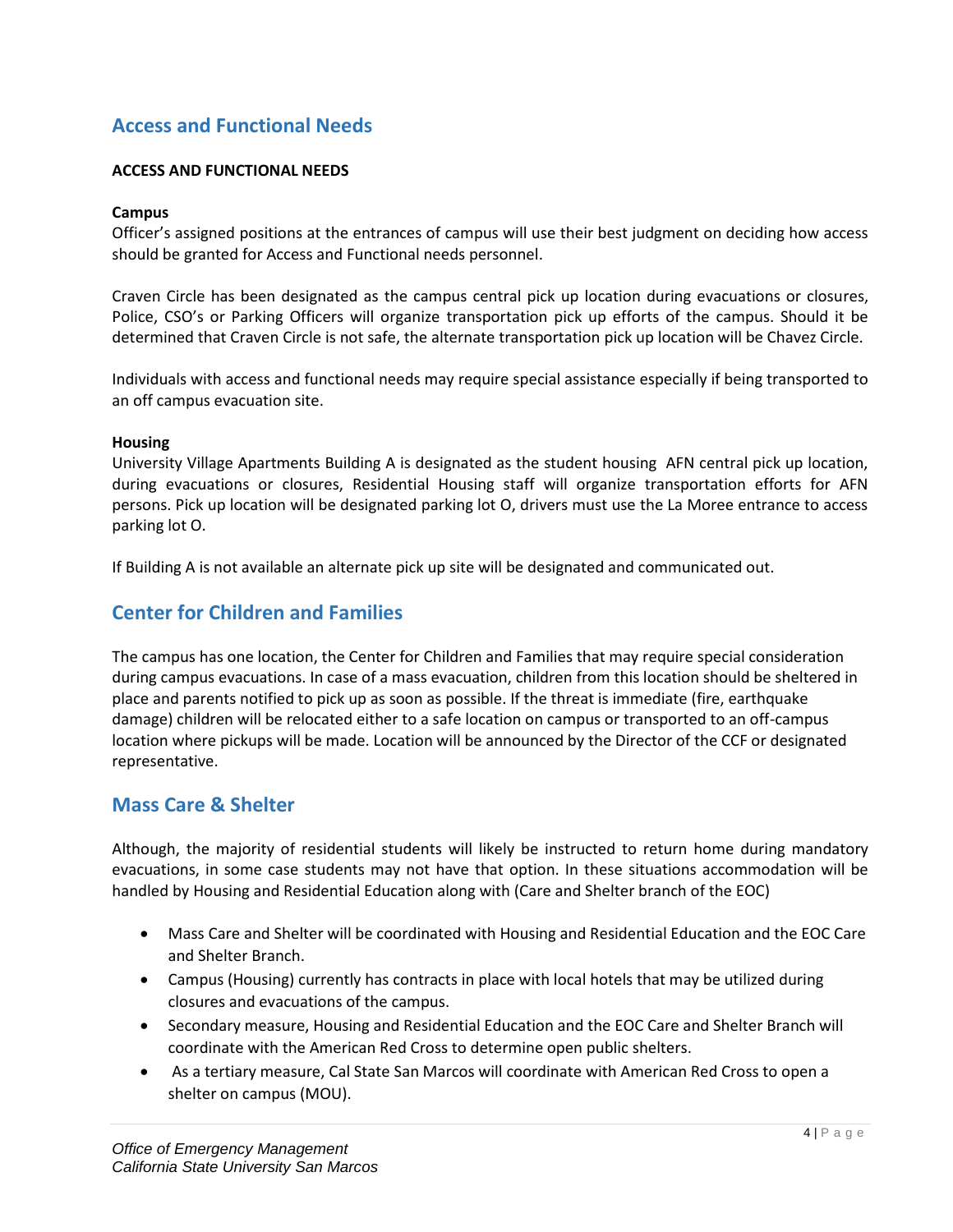During a soft closure where students remain in housing, the incident will be monitored closely and the following decisions and assumptions will be revaluated frequently.

#### **Housing Remains Open**

- The assumption is 10% to 15% of residential students will remain in housing
- Dining (Residential students remaining on campus)
	- $\circ$  Agreement with Sodexo to provide limited meal options (based on inventory, ability to prepare meals)
	- o Meal service would take place at the University Village Apartments (Building A)
	- o Programming
		- $\blacksquare$

#### **Housing Closes or Evacuates**

- The assumption is 10% to 15% of residential students will require off campus accommodations
	- o Sheltering
		- **American Red Cross for public shelters**
		- Area Hotels (MOU's in place) However, if it is a large scale outage, it is likely that contracted hotels will fill quickly.
	- o Dining (Residential students housed off campus)
		- ??????

### **Mass Notification Process**

#### **Campus Closures:**

Office of Communication will send out campus wide email notification and post information on campus social media sites and webpage.

#### **Campus Evacuations:**

Emergency Notifications will be directed by the Chief of Police or her/his designee:

- 1. Emergency Notification System
- 2. Social media (Facebook, Twitter, Campus web page)
- 3. Use of the police vehicle external PA systems.
- 4. Emergency information will appear on the Cal State San Marcos Home page.
- 5. Emergency information will be put on to the emergency hotline (760) 750-4599

## **RE-ENTRY DURING A CLOSURE**

Personnel who have an urgent business request for re-entering campus during a closure will be required to check in at the University Police Building (425 La Moree Rd.). Access the building through the main lobby and a representative will be on hand to assist. Anyone granted access to campus during a closure will be escorted to and from their point of business.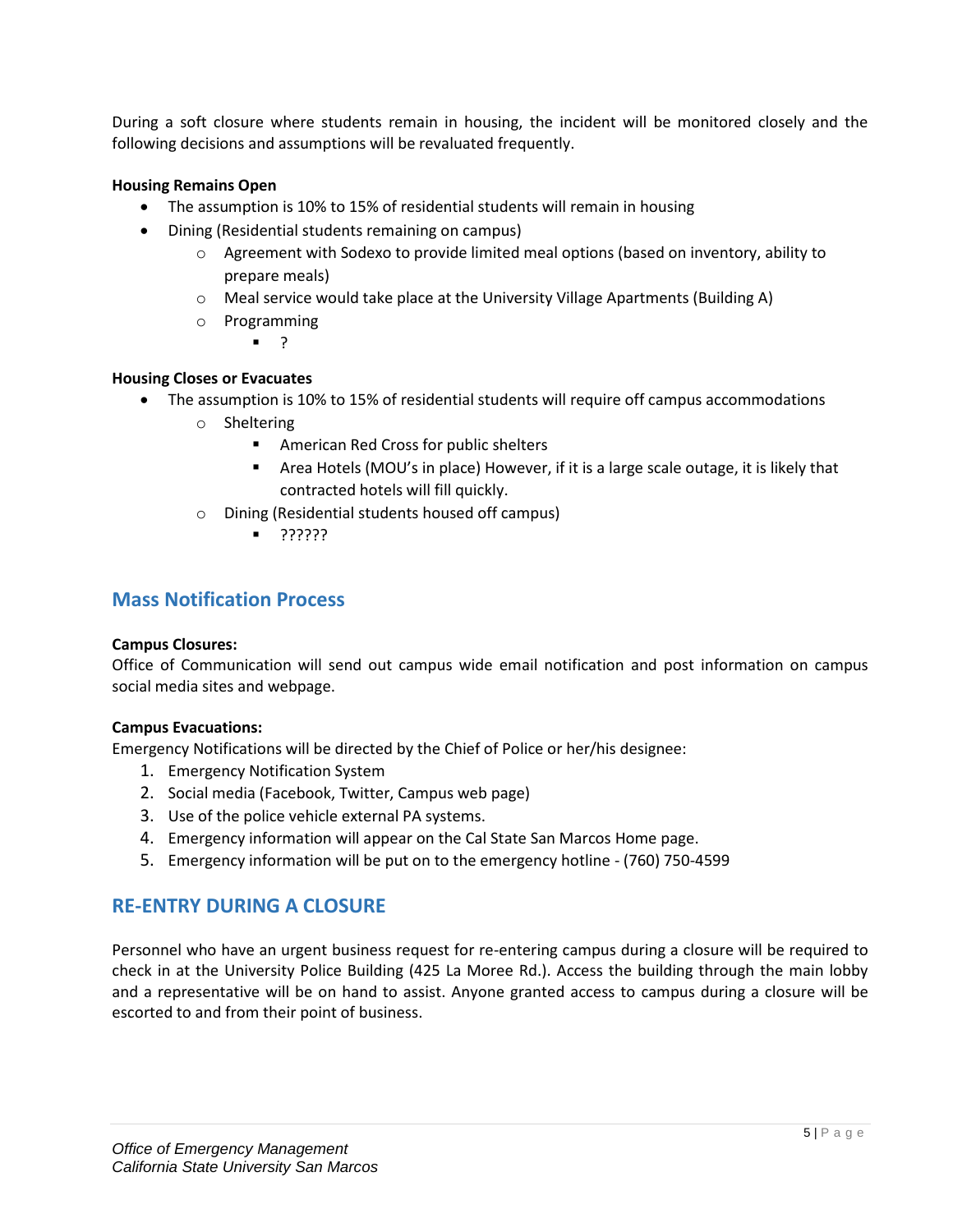## **REPOPULATION**

Repopulation onto the campus may be authorized by The University President or designee:

- Restricted Access: Allows for re-entry of agencies and groups that play key roles in restoring normal operations after a disaster. They may include search and rescue agents, infrastructure and utilities repair personnel, official damage assessment teams and law enforcement personnel.
- Limited Access: Allows for re-entry of critical support groups, such as relief workers, healthcare and mental health professionals, as well as campus Housing and Residential staff.
- Full Access: Unrestricted re-entry.